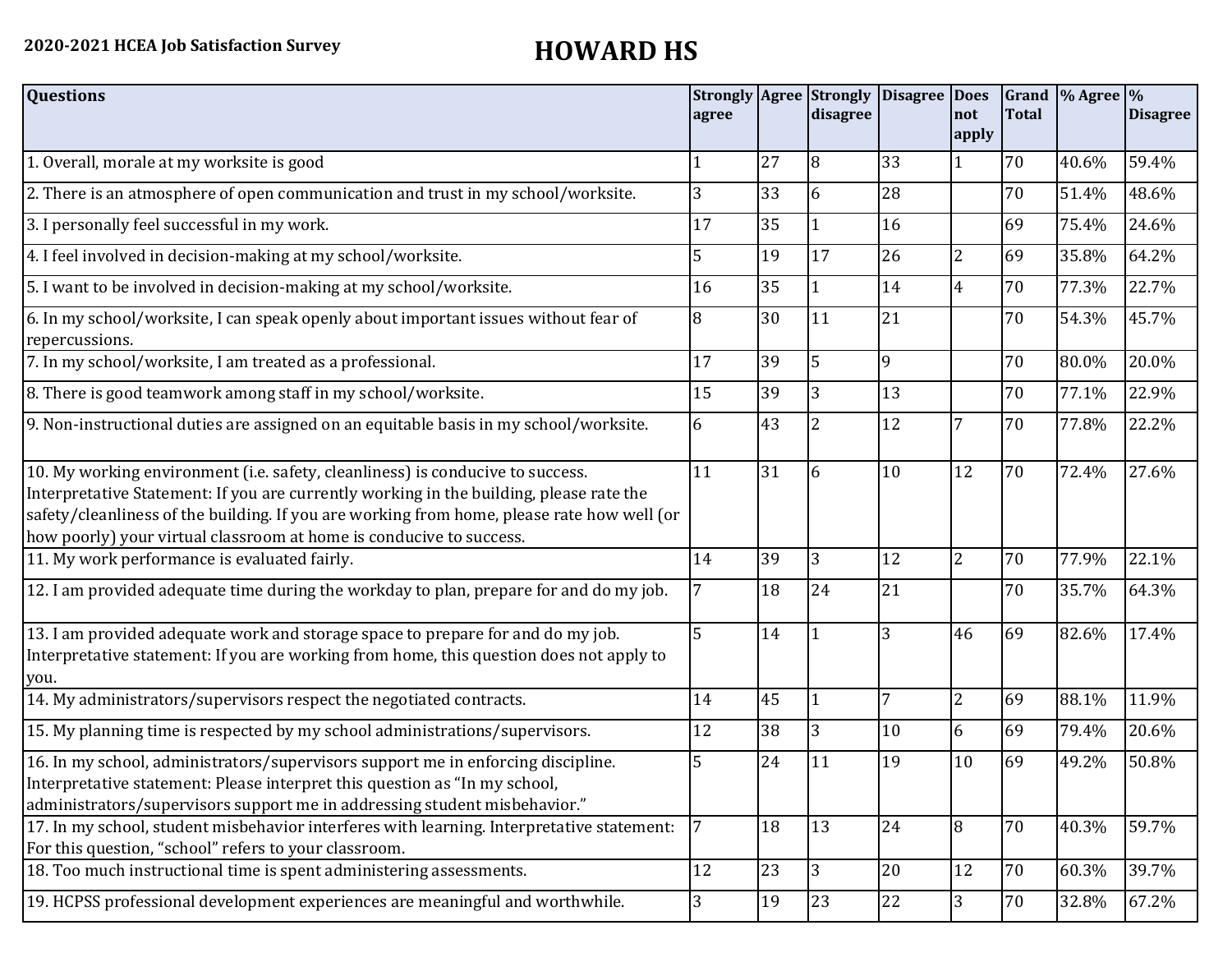| 20. Increased workload has contributed to a decline in my morale.                                                                                          | 32        | 24 | 11             | 11 | $\overline{2}$ | 70 | 82.4% | 17.6% |
|------------------------------------------------------------------------------------------------------------------------------------------------------------|-----------|----|----------------|----|----------------|----|-------|-------|
| 21. I am paid fairly.                                                                                                                                      | 4         | 17 | 28             | 21 |                | 70 | 30.0% | 70.0% |
| 22. I have confidence in the leadership exhibited by the HCPSS Superintendent.                                                                             | 7         | 29 | $\overline{8}$ | 24 | $\mathbf{1}$   | 69 | 52.9% | 47.1% |
| 23. I have confidence in the leadership exhibited by the Howard County Board of<br>Education.                                                              | 3         | 23 | 14             | 27 | $\overline{2}$ | 69 | 38.8% | 61.2% |
| 24. I have confidence in the leadership exhibited by the Howard County Education<br>Association (HCEA).                                                    | 15        | 38 | 7              | 7  | 3              | 70 | 79.1% | 20.9% |
| 25. I feel that HCPSS offers me the possibility of advancing professionally in the field of<br>education.                                                  | 7         | 35 | 8              | 15 | 5              | 70 | 64.6% | 35.4% |
| 26. In my position, I receive appropriate and adequate support and training.                                                                               | 6         | 44 | $\overline{7}$ | 11 | $\mathbf{1}$   | 69 | 73.5% | 26.5% |
| 27. During this current school year, I have experienced harassing behavior from<br>colleagues.                                                             |           |    | 34             | 32 | $\overline{c}$ | 70 | 2.9%  | 97.1% |
| 28. During this current school year, I have experienced harassing behavior from<br>administrators/supervisors.                                             | 2         | 8  | 33             | 25 | 2              | 70 | 14.7% | 85.3% |
| 29. During this current school year, I have experienced harassing behavior from parents.                                                                   | 7         | 12 | 19             | 31 | $\mathbf{1}$   | 70 | 27.5% | 72.5% |
| 30. At my school I spend most of my PIP time on non-instructional activities.                                                                              | 6         | 9  | 6              | 33 | 16             | 70 | 27.8% | 72.2% |
| 31. At my school our administrator includes time during PIP for teacher-initiated<br>collaboration.                                                        | 6         | 30 | 4              | 11 | 19             | 70 | 70.6% | 29.4% |
| 32. In my school, I spend too much time in meetings.                                                                                                       | 20        | 26 | $\overline{2}$ | 21 | $\mathbf{1}$   | 70 | 66.7% | 33.3% |
| 33. In my school, there is adequate support for special education students.                                                                                | 7         | 28 | 13             | 18 | $\overline{4}$ | 70 | 53.0% | 47.0% |
| 34. My administrator/supervisor provides people working from home with flexibility in<br>their workday.                                                    | 21        | 40 |                | 6  | $\overline{2}$ | 70 | 89.7% | 10.3% |
| 35. My administrator/supervisor has reasonable expectations of workload for staff while<br>in virtual learning.                                            | 12        | 29 | 9              | 20 |                | 70 | 58.6% | 41.4% |
| 36. Students have adequate technology and tools (hardware/software/connectivity) to<br>participate in virtual learning.                                    | 8         | 35 | 5              | 20 | $\mathbf{1}$   | 69 | 63.2% | 36.8% |
| 37. Staff have adequate technology hardware (e.g. computers, document cameras, other<br>technology hardware) to meet the requirements of virtual learning. | 6         | 32 | 8              | 24 |                | 70 | 54.3% | 45.7% |
| 38. HCPSS has provided the software I need to do my job and collaborate with colleagues.                                                                   | <b>12</b> | 42 | 3              | 11 | 1              | 69 | 79.4% | 20.6% |
| 39. The software and online services provided by HCPSS to do my job are difficult and/or $\vert$ 5<br>time-consuming to use.                               |           | 33 | 17             | 23 | $\mathbf{1}$   | 69 | 55.9% | 44.1% |
| 40. In my class, I feel that students are engaged in virtual learning                                                                                      |           | 25 | 16             | 21 | 7              | 70 | 41.3% | 58.7% |